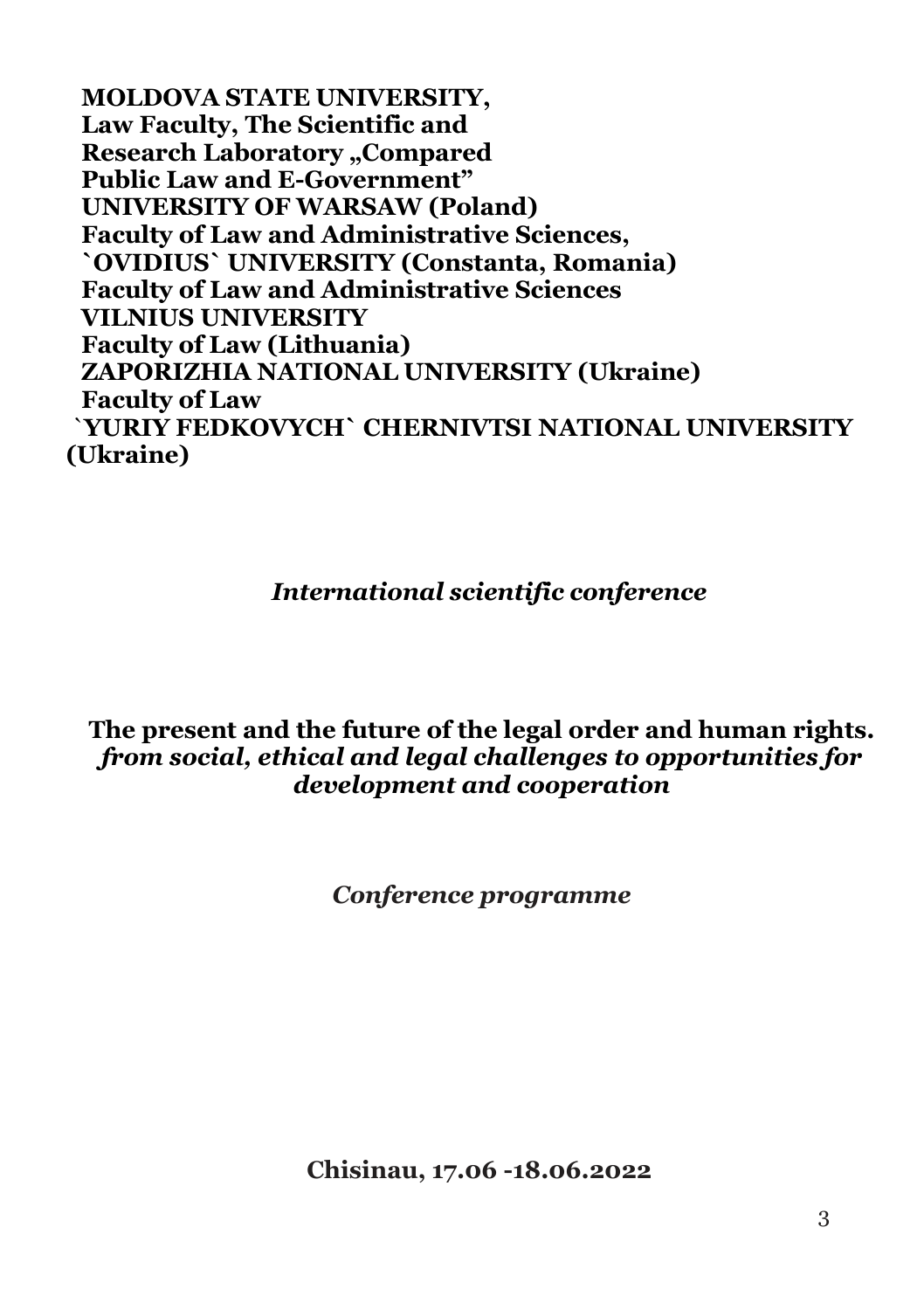## **PROGRAM**

### **Friday, June 17, 2022 room 119, Law Faculty, Moldova State University**

Meeting ID: [https://us02web.zoom.us/j/84908340981?pwd=NDBlbk8re](https://us02web.zoom.us/j/84908340981?pwd=NDBlbk8reGdweHA0RzBBRWZYYjRqQT09) [GdweHA0RzBBRWZYYjRqQT09](https://us02web.zoom.us/j/84908340981?pwd=NDBlbk8reGdweHA0RzBBRWZYYjRqQT09) ID: 849 0834 0981 Key: 815754

**10.30-11.00 Registration of participants / Înregistrarea participanților**

### **11.00-11.30 – CONFERENCE OPENING /** *Deschiderea conferinței*

## **Moderator: Rodica CIOBANU**

### **OPENING GREETINGS / C***UVÂNT DE SALUT*

**Igor ȘAROV** / rector, Moldova State University

**TURLUKOWSKI Jaroslaw /** PhD, associate professor, Head of Research Centre for Eastern Europe and Central Asia, Faculty of Law and Administration, (University of Warsaw, Poland)

**Tomas DAVULIS /** PhD, Professor, Dean of the Faculty of Law, Vilnius University

**Adrian STOICA /** PhD, Professor, Dean of the Faculty of Law and Administrative Sciences (Romania)

**Tetyana KOLOMOYETS /** PhD, Professor, Dean of the Faculty of Law, Honoured Lawyer of Ukraine, Corresponding Member of the National Academy of Legal Sciences of Ukraine

**Serghei BRÎNZĂ /** habilitated doctor of law, university professor*,* Dean of the Law Faculty, Moldova State University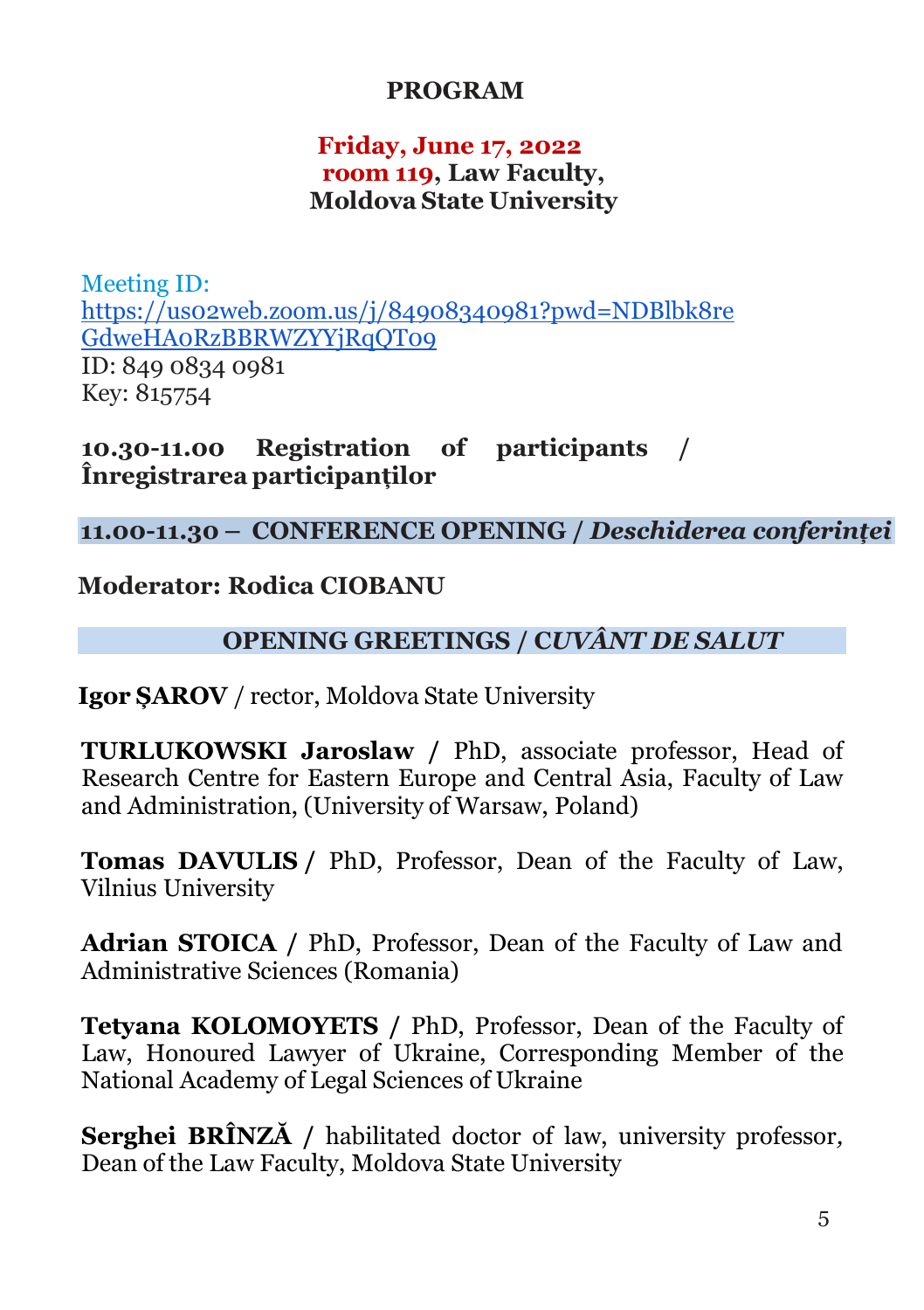#### **11.30 - 13.00**

## **PLENARY CONFERENCE /** *CONFERINȚA PLENARĂ*

# **Moderator: Andrei NEGRU**

## **Reports/***Rapoarte*

**Jaroslaw TURUKOWSKI,** PhD, associate professor, Head of Research Centre For Eastern Europe and Central Asia, Faculty of Law and Administration, University of Warsaw (Poland) *Science and education in Poland - searching for a new identity [Știința și educația în Polonia - în căutarea unei noi identități]*

**Tomas DAVULIS /** PhD, Professor, Dean of the Faculty of Law, Vilnius University (Lithuania) *La protection des droits fondamentaux par la Cour de Justice [Protecția drepturilor fundamentale de către Curtea de Justiție]*

**Tetyana KOLOMOYETS,** PhD, Professor, Dean of the Faculty of Law, Honoured Lawyer of Ukraine, Corresponding Member of the National Academy of Legal Sciences of Ukraine *Realization of the right to civil service in wartime conditions: the search for a relevant normative model (on the example of Ukraine). [Realizarea dreptului la funcția publică în condiții de război: căutarea unui model normativ relevant (pe exemplul Ucrainei)]*

**Olha SUSHYK**, PhD, Associate Professor, Educational and Scientific Institute of Law, "Taras Shevchenko" National University of Kyiv (Ukraine) *Issues relating to the transposition of EU climate law and policy into Ukrainian legislation in accordance with the EU-Ukraine Association Agreement in view of Ukraine's candidacy for EU membership [Aspecte legate de transpunerea legislației și a politicii UE în materie de climă în legislația Ucrainei prin prisma Acordului de asociere UE-Ucraina, în perspectiva aderării Ucrainei la UE]*

**Rodica CIOBANU***,* habilitated doctor of law, associate professor, Moldova State University *Science and education in Moldova - searching for a new identity [Știința și educația în Republica Moldova - în căutarea unei noi identități]*

**12.00-12.30 - Coffee break / Pauză de cafea** <sup>8</sup>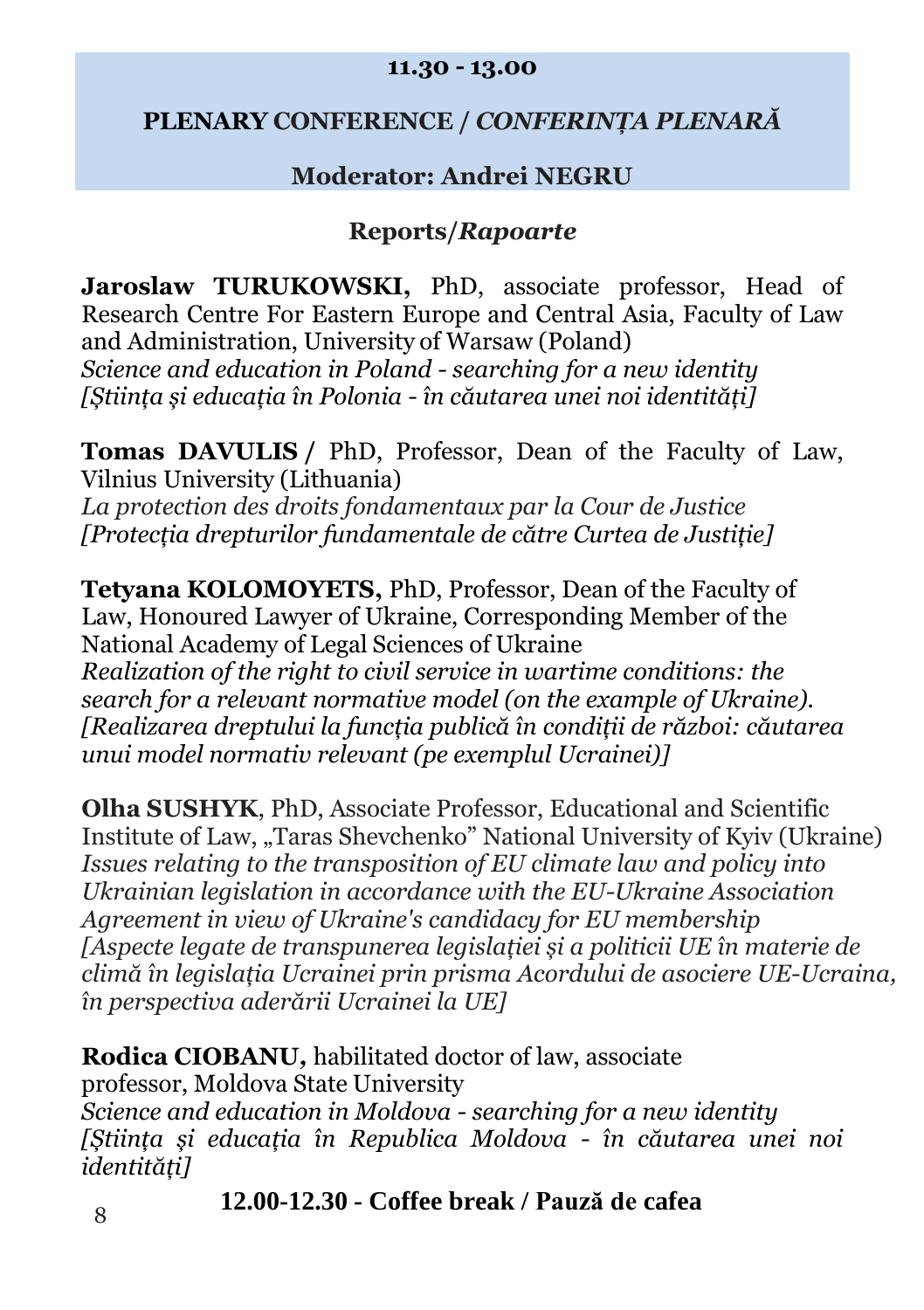## **Works in sections /** *Activități în secțiuni* **14.00 - 16.00**

## **Discussion panel I /** *Panel de discuții I* **room 119, Law Faculty, Moldova State University**

# *Moderators / Moderatori:* **Natalia CRECIUN & Jacub CHOWANIEC**

Meeting ID: [https://us02web.zoom.us/j/84908340981?pwd=NDBlbk8re](https://us02web.zoom.us/j/84908340981?pwd=NDBlbk8reGdweHA0RzBBRWZYYjRqQT09) [GdweHA0RzBBRWZYYjRqQT09](https://us02web.zoom.us/j/84908340981?pwd=NDBlbk8reGdweHA0RzBBRWZYYjRqQT09) ID: 849 0834 0981 Key: 815754

## **Report /***Raport*

**Veronica MOCANU**, PhD, associate professor (Moldova State University) *Societatea digitală – o nouă normalitate: cadru de reflecție pentru domeniul juridic [Digital society – a new normal: framework of reflections for legal field*]

# **Communications /** *Comunicări*

**Marilena MARIN***,* PhD, associate professor (Faculty of Law and Administrative Sciences (Romania)

*Norma socială, obiceiul și legea în spațiul European din perspectivă istorico-juridică: provocări și consecințe*

*[The social norm, custom and the law in the European space from a historical-legal perspective: challenges and consequences]*

**Tadeusz ZEMBRZUSKI***, professor (University of Warsaw, Poland) The Remedies System in Polish Civil Proceedings in the Context of the Right to Fair Trial [Sistemul căilor de atac în cadrul procedurilor civile poloneze în contextul dreptului la un proces echitabil]*

**Daria КREMOVA**, PhD, Faculty of Law, Zaporizhia National University (Ukraine)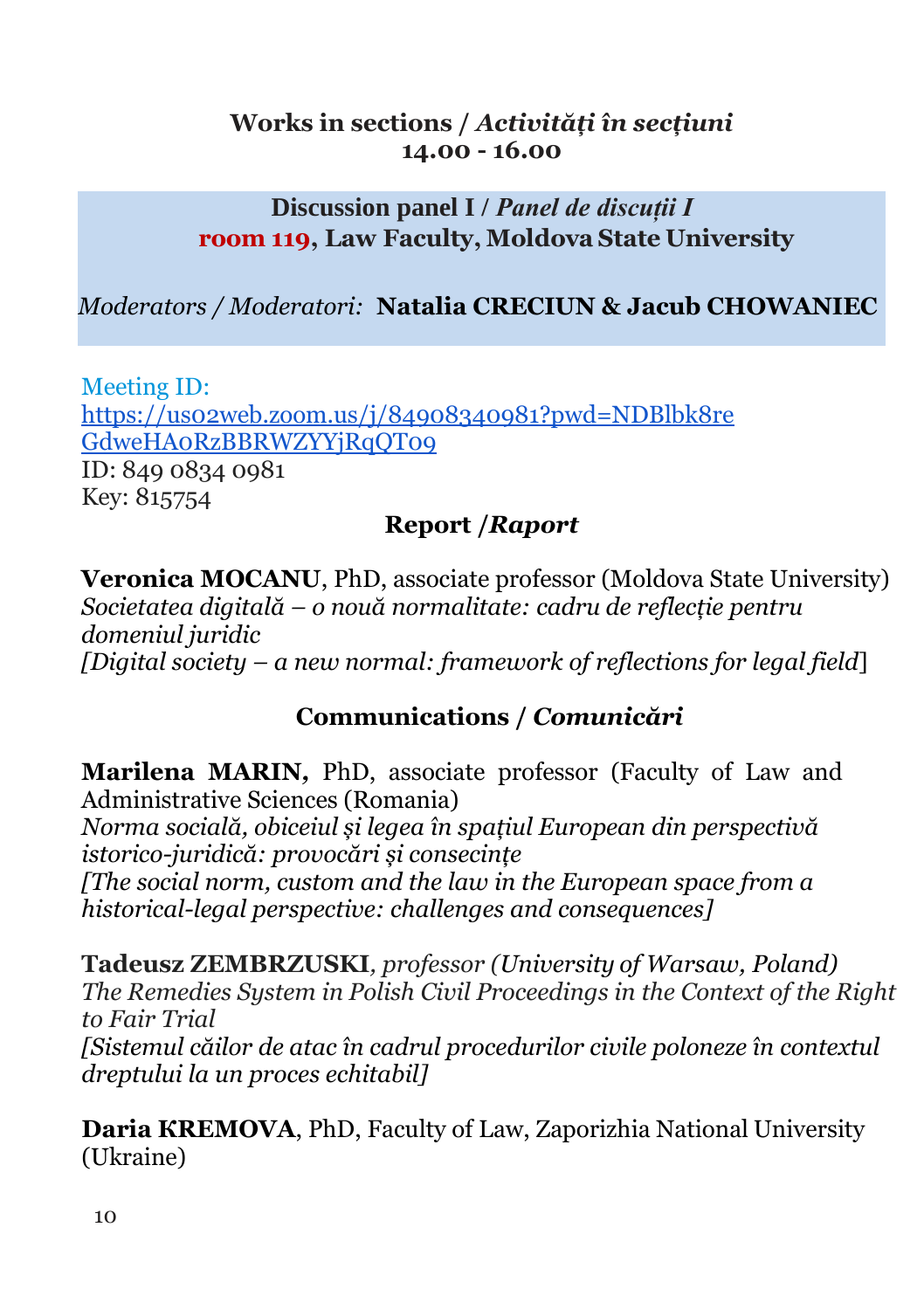*Обновлений доктринальний погляд на присягу як передумову реалізації права особи на державну службу [Updated doctrinal view of the oath as a prerequisite for the realization of a person's right to public service]*

**Robert JASTRZEBSKI,** *professor, (University of Warsaw, Poland) Codification and unification of the Polish law in the XX century [Codificarea și unificarea dreptului polonez în secolul XX]*

**Żaneta GWARDZIŃSKA-CHOWANIEC,** Akademia Ekonomiczno-Humanistyczna w Warszawie (University of Economics and Human Sciences in Warsaw)

*Protection of the intangible heritage as the fundamental human rights [Protecția patrimoniului imaterial în calitatea de drept fundamental al omului]*

# **Jakub CHOWANIEC,** (University of Warsaw, Poland)

*The idea of a special tax for financial institutions - implementation of the principle of taxation fairness or the need to finance additional budgetary expenses?*

*[Ideea unei taxe speciale pentru instituțiile financiare - punerea în aplicare a principiului echității fiscale sau nevoia de a acoperi cheltuieli bugetare suplimentare?]*

# **Leyla SALIMOVA,** PhD (Bacu State University)

*Правовой анализ, принятого французским парламентом закона о признании «геноцида армян» и его несоответствие внутригосударсвенному законадельству Франции [Legal analysis of the law adopted by the French Parliament on the recognition of the "Armenian genocide" and its inconsistency with the national legislation of France]*

# **Iordanca-Rodica IORDANOV**, PhD, associate professor (Moldova State

University) *Securitatea ecologică și impactul războiului asupra mediului și reglementările normative [The environmental security and impact of war on the environmental and normative regulation]*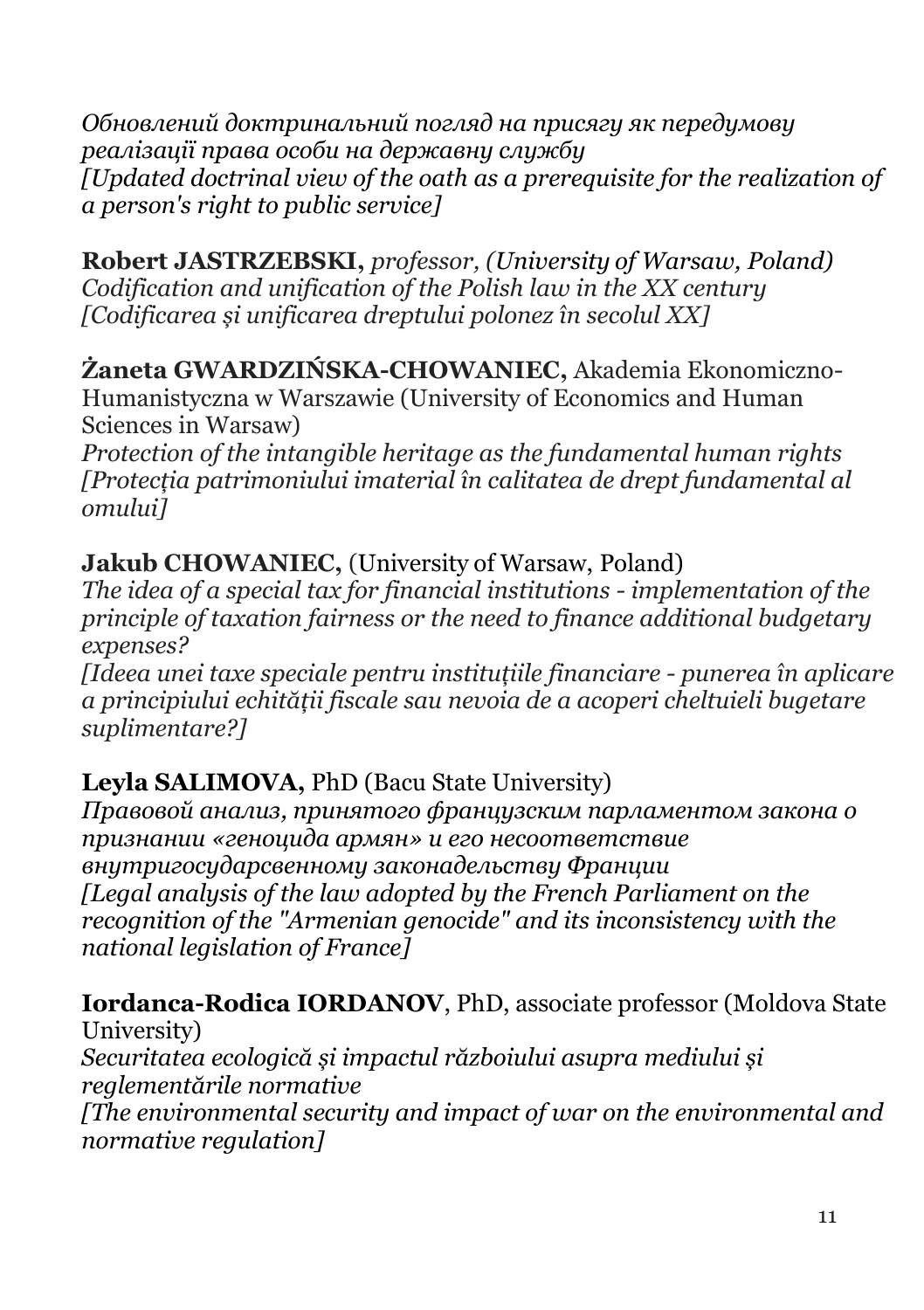### **14.00 - 16.00**

# **Discussion panel II / Panel de discuții II room 201, Law Faculty, Moldova State University**

## *Moderators/Moderatori:* **Svetlana SLUSARENCO & Alexandru ARSENI**

Meeting ID (Google meet): <https://meet.google.com/ecp-tstc-hpn>

## **Report/***Raport*

## **Valentin ROSCA, PhD, Irina PUNGA, EcoContact expert**

*Cadrul juridic internațional privind protecția "refugiaților ecologici" realități și perspective [The international legal framework on the protection of `environmentally friendly refugees` - realities and perspectives]*

# **Communications / Comunicări**

**Ion GUCEAC**, habilitated doctor of law, academician (Moldova State University) *Drepturile somatice. Concepte fundamentale [Somatic rights. Fundamental concepts]*

**Gheorghe RENIȚĂ**, PhD, Moldova State University *Confiscarea bunurilor nedeclarate la vamă [Confiscation of undeclared goods at customs]*

**Svetlana SLUSARENCO**, PhD, associate professor (Moldova State University) *Asigurarea conlucrării eficiente a serviciilor publice desconcentrate [Ensuring the efficient cooperation of deconcentrated public services]*

**Radu MOLDOVANU**, PhD student (Moldova State University) *Exemple de practici în materie de revizuire constituțională, ca una din formele de manifestare a conflictelor între ramurile puterii în stat. Experiența Republicii Moldova*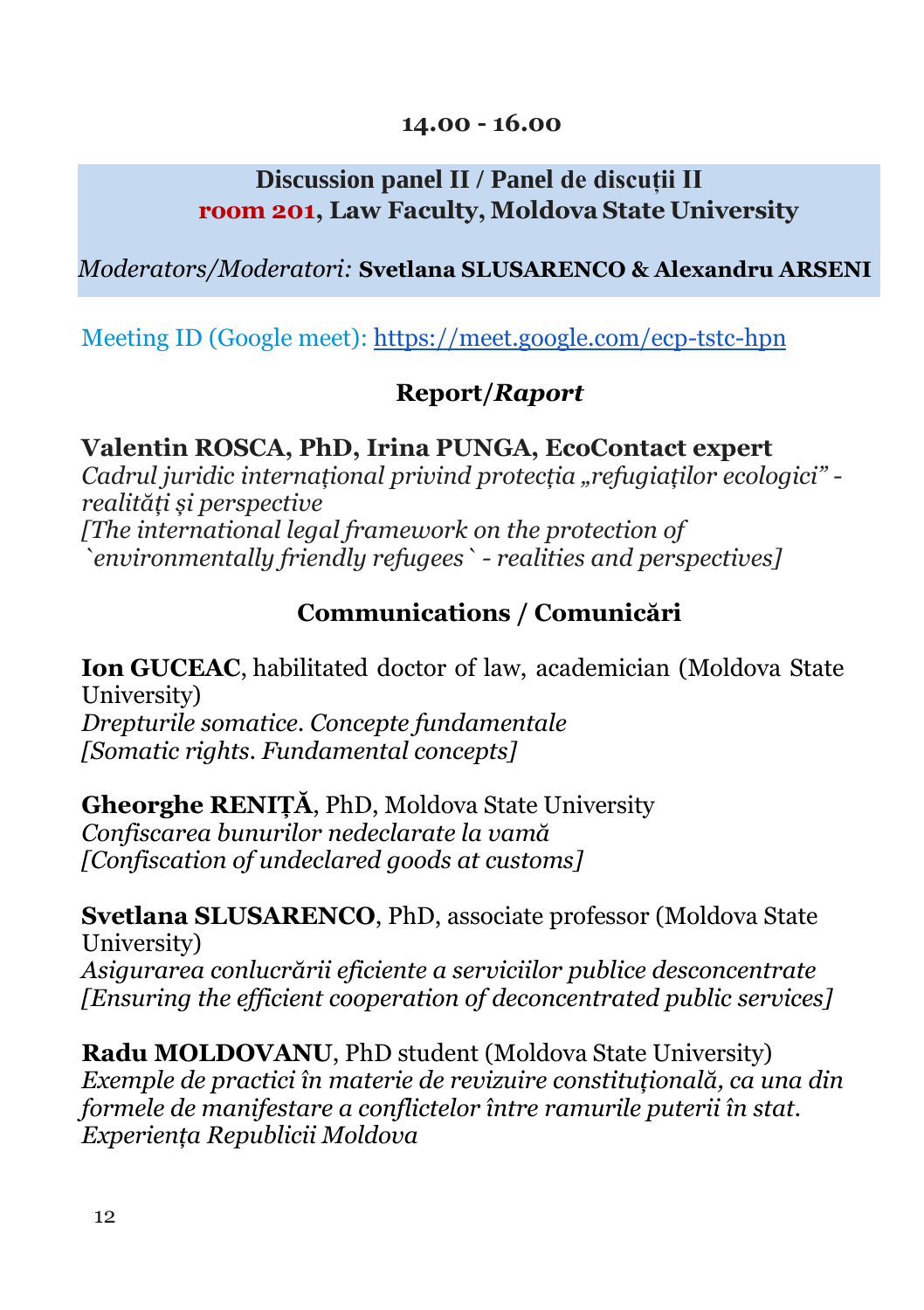*[Examples of practices in the field of constitutional revision, as one of the forms of manifestation of conflicts between branches of power in the state. The experience of the Republic of Moldova]*

**Irina ROȘCA,** PhD student (Moldova State University) *Trecutul și prezentul necesităților mari cu acoperire deficitară a reglementărilor juridice a dreptului pacientului în paliație [Past and present of the great needs with poor coverage of the legal regulations of the patient's right in palliation]*

**Radu DUBOLARI**, PhD student (Moldova State University) *Perspectivele implementării licitației electronice în procedura de executare [Prospects for the implementation of the electronic auction in the execution procedure]*

**Sergiu BALABAN,** PhD student (Moldova State University) *Realizarea ordinii juridice și a drepturilor omului - prerogativa de bază a instanțelor de judecată [Achieving the legal order and human rights - the basic prerogative of the courts]*

**Valentina DONI,** PhD student (Moldova State University) *Dreptul la respectarea vieții private și familiale în contextul neînapoierii copilului în statul reședinței sale obișnuite [The right to respect for private and family life in the context of the child's non-return to the state of his/her habitual residence]*

**Arina ANTOCI,** associate professor, State Agrarian University of Moldova *Educația juridică pentru o societate deschisă [Legal education for an open society]*

**16.00-16.30** Coffee break / Pauză de cafea **16.30-17.30** Continuation of the work in panel/ *Continuarea activității în panel*

Book presentation/*Prezentare de carte*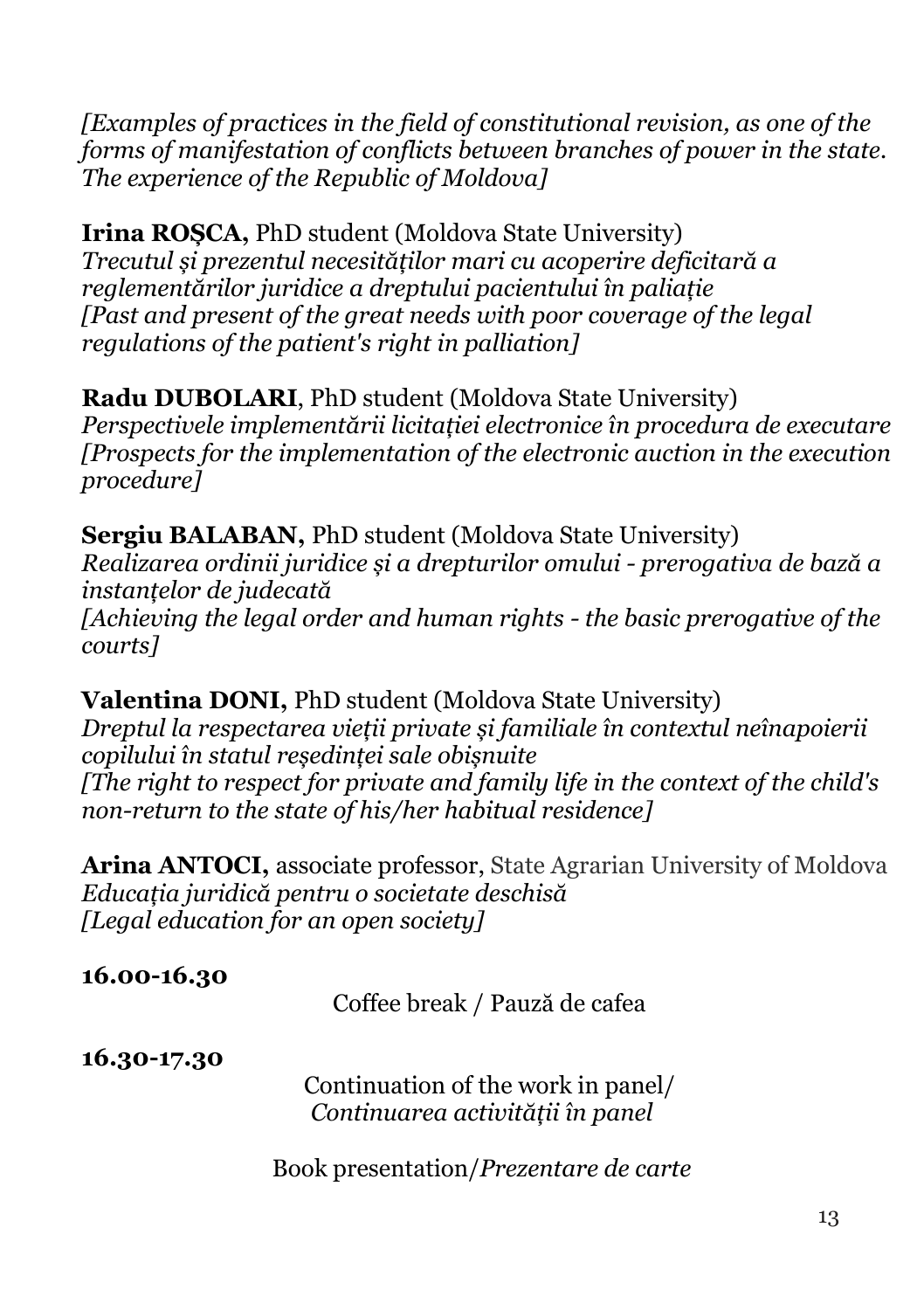**17.30 – 18.00** Concluding remarks / *Concluzii generale* 

### **14.00 - 16.00**

# **Discussion panel III / Panel de discuții III room 202, Law Faculty, Moldova State University**

 *Moderators / Moderatori:* **Ianuș ERHAN & Cristina POPOVICI**

Meeting ID: https://us02web.zoom.us/j/88649916022?pwd=UUhOWFVrelI0Y2 RJVU9SNVBDUnRUQT09

**ID: 886 4991 6022 Key: 825743**

# **Report/***Raport*

**Valentin MĂRGINEANU,** assistant lecturer,

*Argumente privind consolidarea fundamentelor raționale a dreptului. O perspectivă doctrinară [Arguments for strengthening the rational foundations of law. A doctrinal perspective]*

# **Communications / Comunicări**

**Ianuş ERHAN,** PhD, associate professor, Moldova State University *Respectarea şi protecţia drepturilor omului în procesul menţinerii şi asigurării ordinii publice*

*[Respect and protection of human rights in the process of maintaining and ensuring public order]*

14 **Jurgita PAUŽAITĖ-KULVINSKIENĖ**, PhD, associate professor, Vilnius University *Actual challanges for administrative courts protecting human rights in Europe [Provocări actuale pentru instanțele administrative care protejează drepturile omului în Europa]*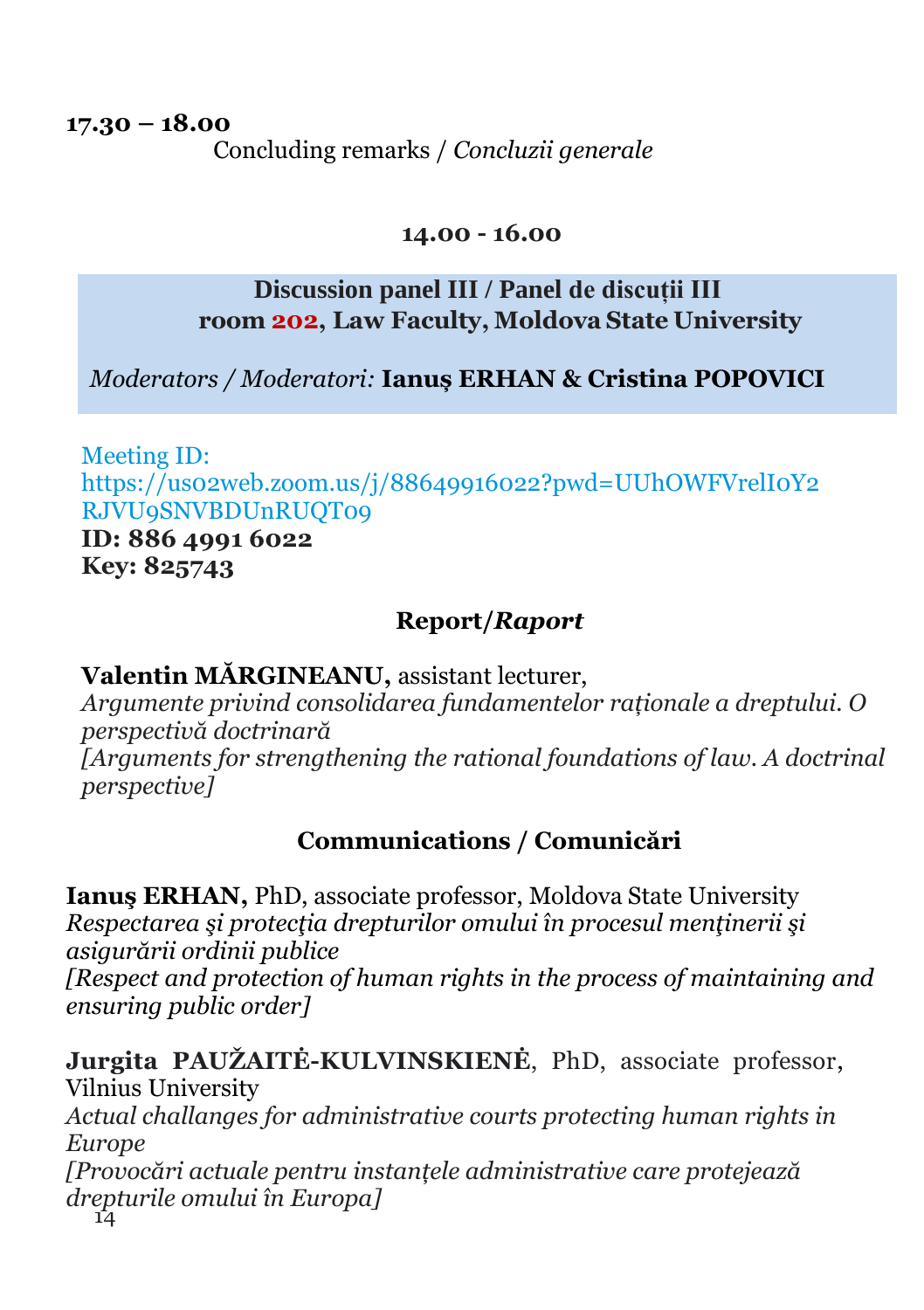**Adrian BORDIANU**, PhD student, Moldova State University *Interpretarea constituțională a legii penale [Constitutional interpretation of criminal law]*

**Gheorghe BOSII**, PhD student (Moldova State University) *Dreptul la educație și dreptul la muncă a persoanelor cu dizabilități. Cazuistica Consiliului de Egalitate din Republica Moldova [The right to education and the right to work of persons with disabilities. Case law of the Equality Council of the Republic of Moldova]*

**Victor SAMOILENCO**, PhD student (Moldova State University) *Procesele subculturale - factor represiv al drepturilor omului în penitenciare [Subcultural processes - repressive factor of human rights in prisons]*

**Victoria SAMOILENCO**, PhD student (Moldova State University) *Drepturile omului în situații postinfracționale [Human rights in post-crime situations]*

**Aurica CAMENSCIC,** PhD student (Moldova State University) *Teoria și practica medierii în litigii de muncă [Theory and practice of mediation in labour dispute]*

**Veronica POZNEACOVA**, student (Moldova State University) *Analiza hotărârilor CtEDO de constatare a încălcării de către Republica Moldova a articolului 3 în perioada 2019-2022 [Analysis of ECtHR judgments finding violation of Article 3 by the Republic of Moldova in the period 2019-2022]*

**Vera LUPAȘCO,** PhD student (University of European Studies of Moldova) *Respectarea drepturilor omului - imperativ pe fundalul provocărilor sociale, etice, juridice și economice*

*[Respect for human rights - imperative against social, ethical, legal and economic challenges]*

**Cristina POPOVICI,** university lecturer, Moldova State University *Principiile de organizare și funcționare aConsiliului Superior al Magistraturii [Principles of organisation and functioning of the Supreme Judiciary Council]*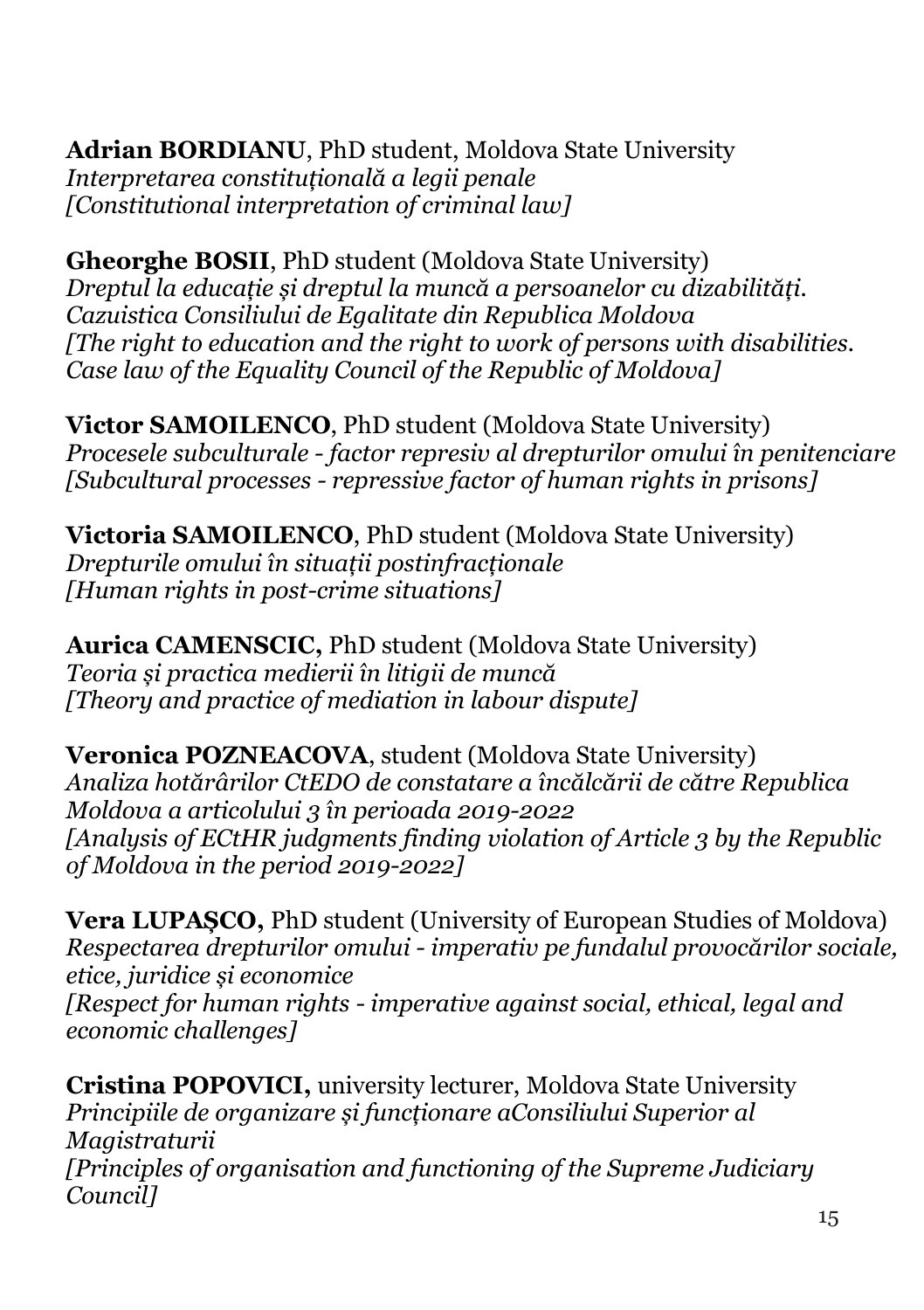#### **16.00-16.30**

Coffee break / Pauză de cafea

### **16.30-17.30**

Continuation of the work in panel/ *Continuarea activității în panel* Book presentation/*Prezentare de carte*

### **17.30 – 18.00**

Concluding remarks / *Concluzii generale*

#### **14.00 - 16.00**

### **Discussion panel IV / Panel de discuții IV room 102, Law Faculty, Moldova State University**

*Moderators /Moderatori:* **Oleg PANTEA & Elena ARAMĂ**

Meeting ID (Google meet): <https://meet.google.com/gua-zfqq-ads>

## **Report/***Raport*

**Octavian CAZAC,** PhD (Moldova State University) *The Capacity to Inherit of a Child Conceived Posthumously [Capacitatea de a moșteni a unui copil conceput postum]*

### **Communications / Comunicări**

**Мariana TOMA, PhD, associate professor,Lesya GUSAR, PhD, associate professor, Yuri Fedkovich Chernivtsi National University (Ukraine)**

*Bullying-ul cibernetic în Ucraina: aspecte juridice [Cyberbullying in Ukraine: legal aspects]*

16 **Elena ARAMA***,* habilitated doctor of law, Professor, Moldova State University *Interpretarea dreptului – act de cunoastere sau de vointa? [Interpretation of law - an act of knowledge or of will?]*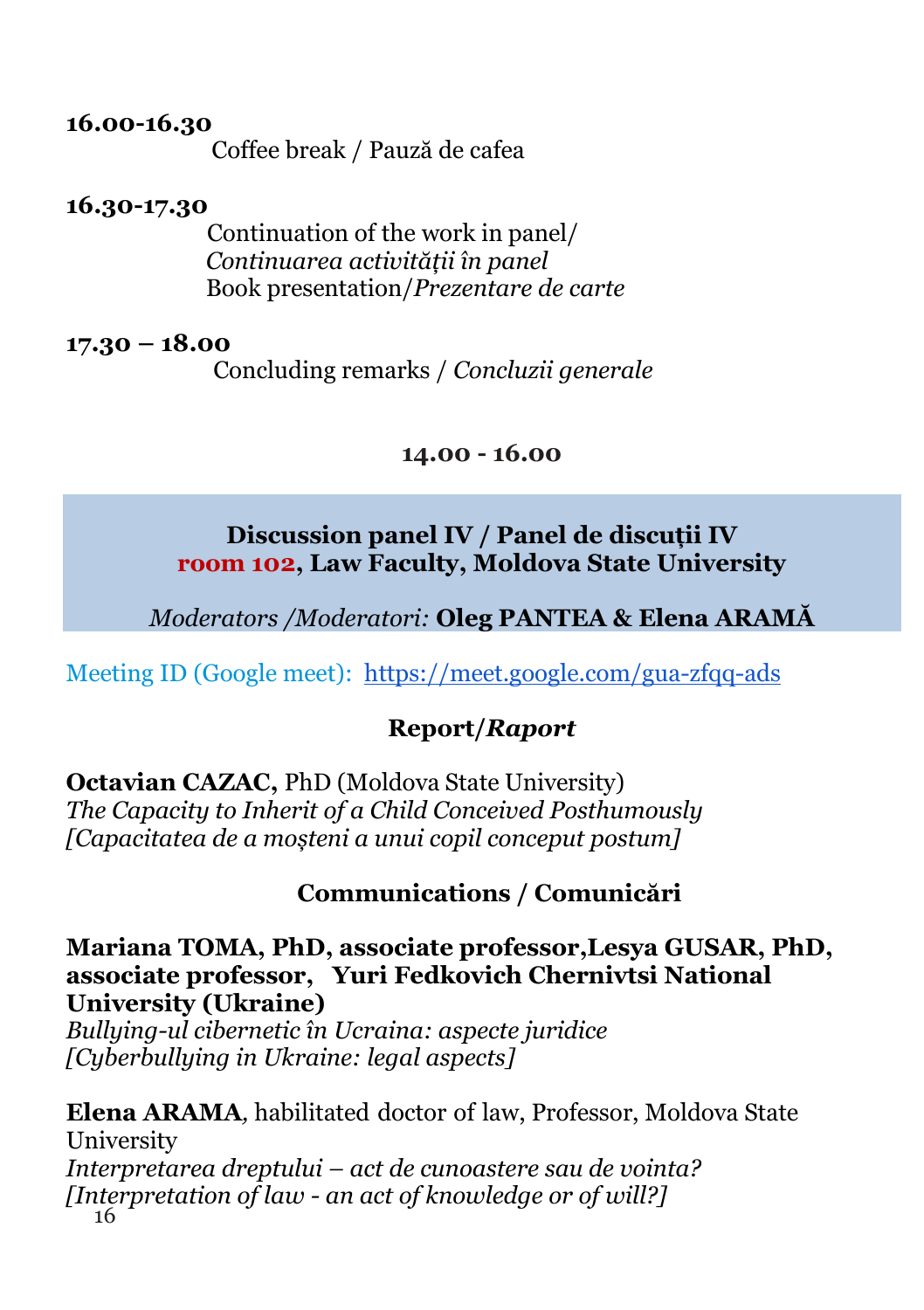**Oleg PANTEA,** PhD, associate professor, Moldova State University *Sinopsă privind comisiile locale împuternicite să examineze faptele ilicite cu un grad de pericol social redus – studiu de caz [Synopsis on local commissions empowered to examine illicit acts with a low degree of social danger - case study]*

**Stela BOTNARU,** PhD, associate professor**,** Moldova State University *Aspecte doctrinaire și normative cu referire la drepturile fundamentale ale omului și cetățeanului protejate în legislația penală a Republicii Moldova [The doctrinal and normative aspects with reference to the fundamental rights of human beings and citizens protected in the criminal legislation of the Republic of Moldova]*

**Vitalie MEȘTER**, PhD student (Moldova State University) *Dreptul la reexaminarea pensiei a persoanelor cu dizabilități titulari ai pensiei de dizabilitate [The right to re-examine the pension of persons with disabilities holding a disability pension]*

**Irina PAVEL-GUZUN,** PhD student (Moldova State University) *Unele considerente privind utilizarea declarațiilor martorilor în procedurile sumare*

*[Some considerations regarding the use of witness statements in summary proceedings]*

**Maria PÎSLARUC,** PhD student (Moldova State University) *Libertatea de conștiință, religie și gândire a salariaților [Freedom of conscience, religion and thinking of employees]*

**Dănut-Gheorghiță CAIA,** PhD student (Moldova State University) *Incestul - aspecte legale si etice [Incest - legal and ethical issues]*

**Dumitru CUCU**, PhD student (Moldova State University) *Acțiunile de urmărire penală la investigarea infracțiunii de contrabandă cu valută străină [Prosecutions for the investigation of the crime of smuggling in foreign currency]*

**Tatiana ECHIM**, environmental expert, EcoContact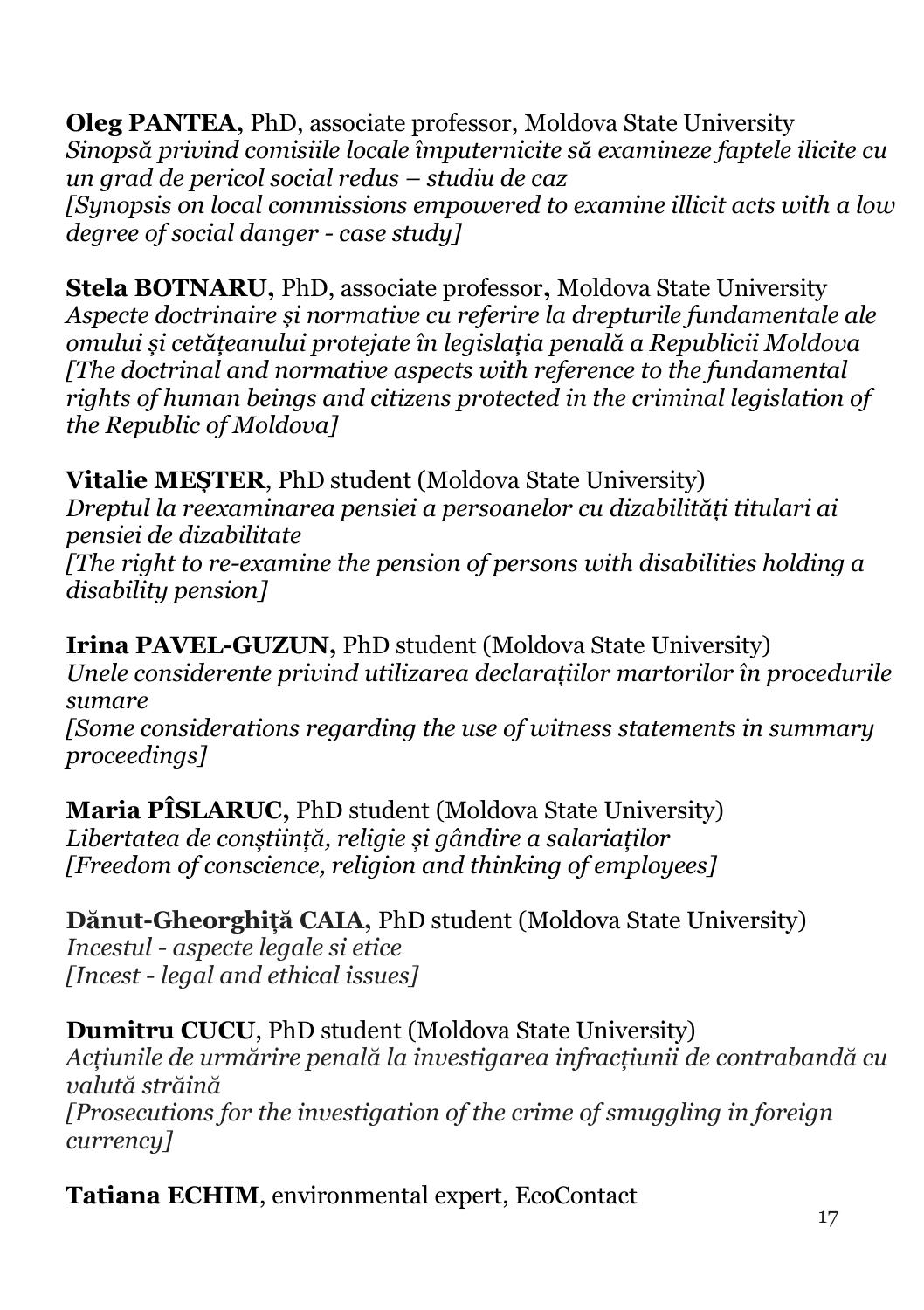*Impactul de mediu al fluxului de refugiați din Ucraina asupra comunităților de frontieră: Studiu de caz: Satul Palanca (Ștefan Vodă) [Environmental Impact of the Refugee Flow from Ukraine on Border Communities: A Case Study: Palanca Village (Stefan Voda)]*

#### **16.00-16.30**

Coffee break / *Pauză de cafea*

### **16.30-17.30**

Continuation of the work in panel/ *Continuarea activității în panel* Book presentation/Prezentare de carte

#### **17.30 – 18.00**

Concluding remarks / *Concluzii generale*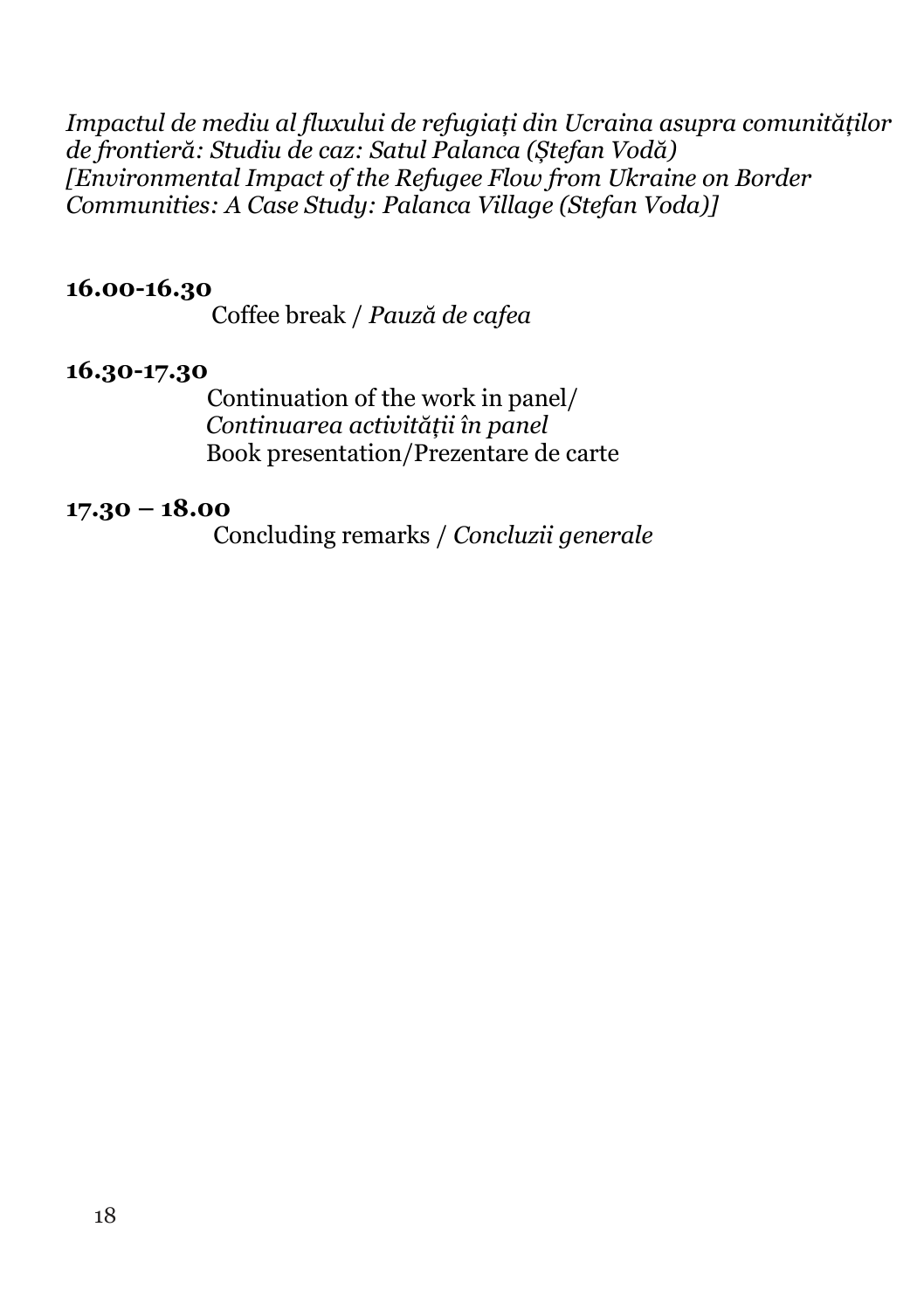## **PROGRAM**

Saturday, June 18, 2022

The Scientific and Research Laboratory "Compared Public Law **and E-Government", Law Faculty, Moldova State University /** *Laboratorul de cercetări Științifice "Drept Public Comparat și E-Guvernare"*

#### **9.00-9.30**

Registration of participants /  *Înregistrarea articipanților*

#### **9.30-10.00**

Partners presentation / *Prezentarea partenerilor din cadrul societății civile*

### **Ion MANOLE, Promo-LEX Tatiana ECHIM, EcoContatc**

Presentation of the project team "Modernizing governance mechanisms focused on the protection of human rights" / *Prezentarea echipei proiectului* 

*"Modernizarea mecanismelor de guvernare axate pe protecția drepturilor omului"*

## **Moderators/Moderatori***:*

Jaroslaw TURTUKOWSKI Rodica CIOBANU

### **10-00 -12.00 Discussions on /** *Discuții cu privire la*

*Legal education and skills for the future. Beneficiaries' vision* **/ Educația juridică și competențe de viitor. Viziunea beneficiarilor**